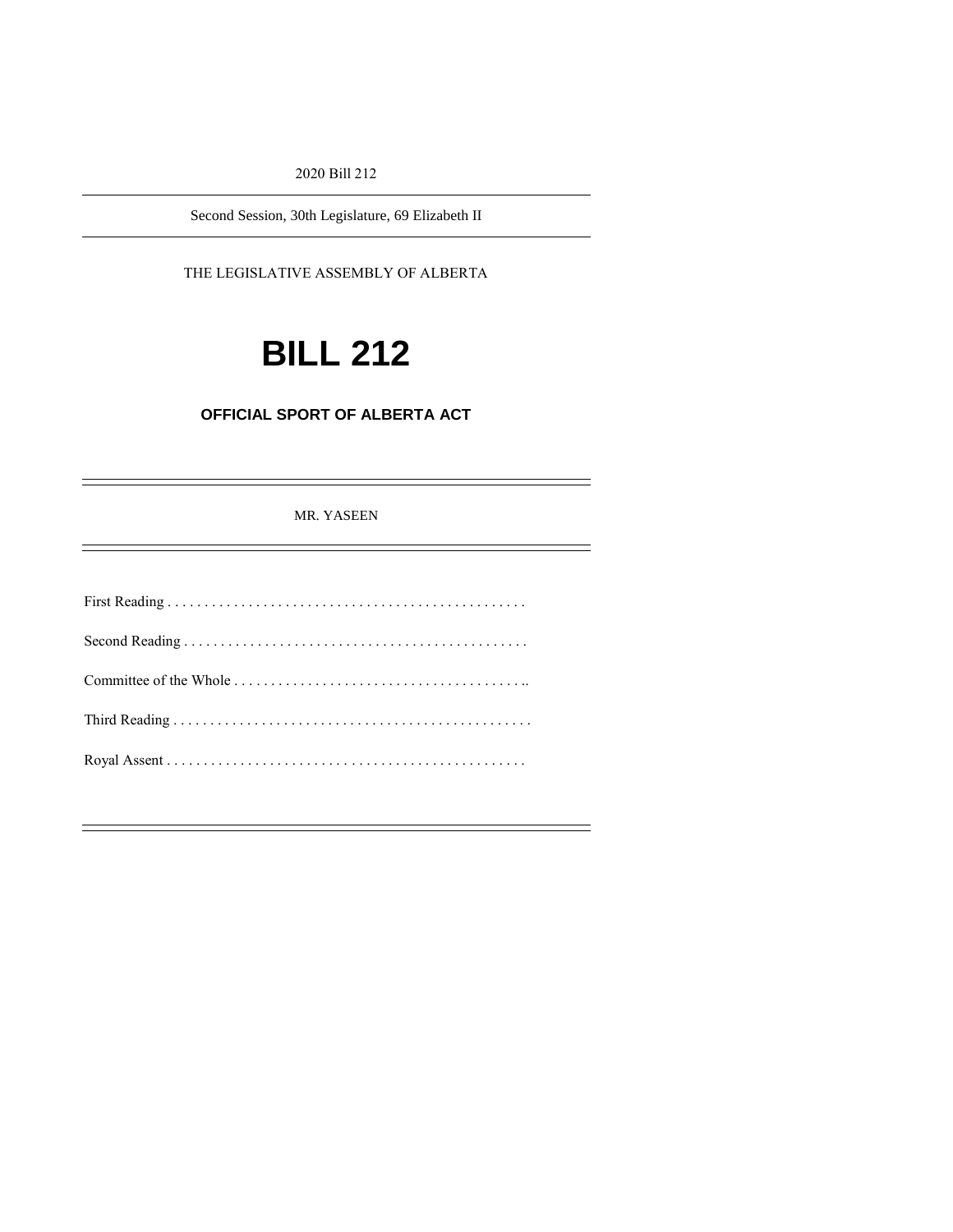*Bill 212 Mr. Yaseen*

# **BILL 212**

2020

## **OFFICIAL SPORT OF ALBERTA ACT**

*(Assented to , 2020)*

HER MAJESTY, by and with the advice and consent of the Legislative Assembly of Alberta, enacts as follows:

#### **Official Sport**

**1** The sport commonly known as rodeo is hereby recognized and declared as the official sport of Alberta.